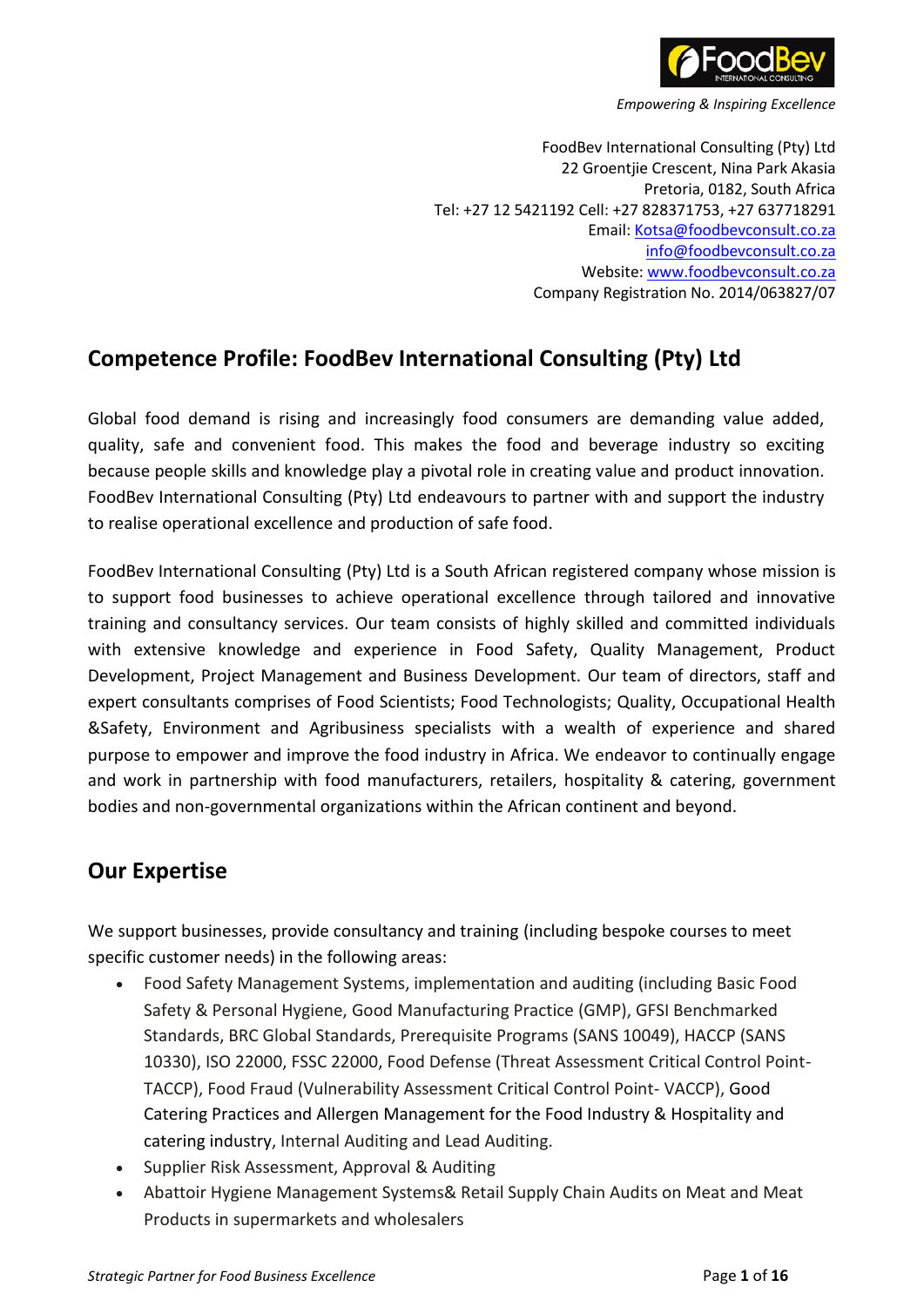

- Cleaning & Disinfection (including practical demonstration)
- Food and Beverage Microbiology
- Occupational Health, Safety and Environmental Management
- Quality Management Systems and Internal Auditing (ISO 9001:2015, ISO 17020, ISO/IEC 17025:2017 & ISO 15189)
	- o Pre-Audit Gap Analysis
	- o Technical Compliance and System Auditing
	- o Implementation Support (documentation) & Coaching
	- o Preparation for Certification and Customer Audits
- Food Processing and Technology (Beverage, Meat, Dairy, Sugar, Honey, Bakery, Confectionery, Snacks, Canned food and Ready-to-use Therapeutic Foods)
- Business Management Consultancy (Performance Improvement, 5S Implementation, Lean Manufacturing & Process Excellence)
- Developing Effective Leadership & Management in Food Industry and Testing Laboratories
- Product Development
- Veterinary Imports and Exports of Animals and Animal Products

## **Previous and On-going Consultancy**

- 1. Implementation of the GFSI Global Markets Programme in Zambia including providing mentorship to Zambian Bureau of standards (ZABS) food safety experts: The Government of the Republic of Zambia, Acting through the Ministry of Commerce, Trade and Industry (MCTI), Zambia Agribusiness and Trade Project (ZATP), Lusaka, Zambia, March 2019 - Ongoing Consultancy.
- 2. Consultancy on ISO22000:2018 Implementation Including Coaching & Mentoring, Royal Swaziland Sugar Corporation, Swaziland: March - April 2019. This is Ongoing Consultancy.
- 3. Coaching & Mentoring for Core Team (Food Safety Team and Plant Managers, including the Head Office team, and selected management staff from Retail and Security): GMP, HACCP, ISO22000, ISO/TS22002-1 Implementation Consultancy, Zambeef Products Plc, Head office, Lusaka, Zambia. December 2018 - April 2019. This is Ongoing Consultancy.
- 4. Perform Food Safety Risk Assessment and Develop a Comprehensive Food Safety Plan For The Joburg Food Market: 12 June - 12 July 2018 (Ref: Mr Craig Pillay: +27 768463774; cpillay@joburgmarket.co.za).
- 5. ISO 22000:2018 Food Safety Management System Internal Auditing, Nicola-J Flavours & Fragrances (Pty) Ltd, Midrand, RSA, 10 September 2018.
- 6. SharePoint Documentation for Food Safety Management System: Training and Consulting, Zambeef Products Plc, 3-7 September 2018.
- 7. SharePoint Documentation for Food Safety Management System: Training and Consulting, Zambeef Products Plc, Head office, Lusaka, Zambia, 18-22 June 2018.
- 8. SharePoint Documentation for Food Safety Management System: Training and Consulting, Zambeef Products Plc, Head office, Lusaka, Zambia, 28-29 March 2018.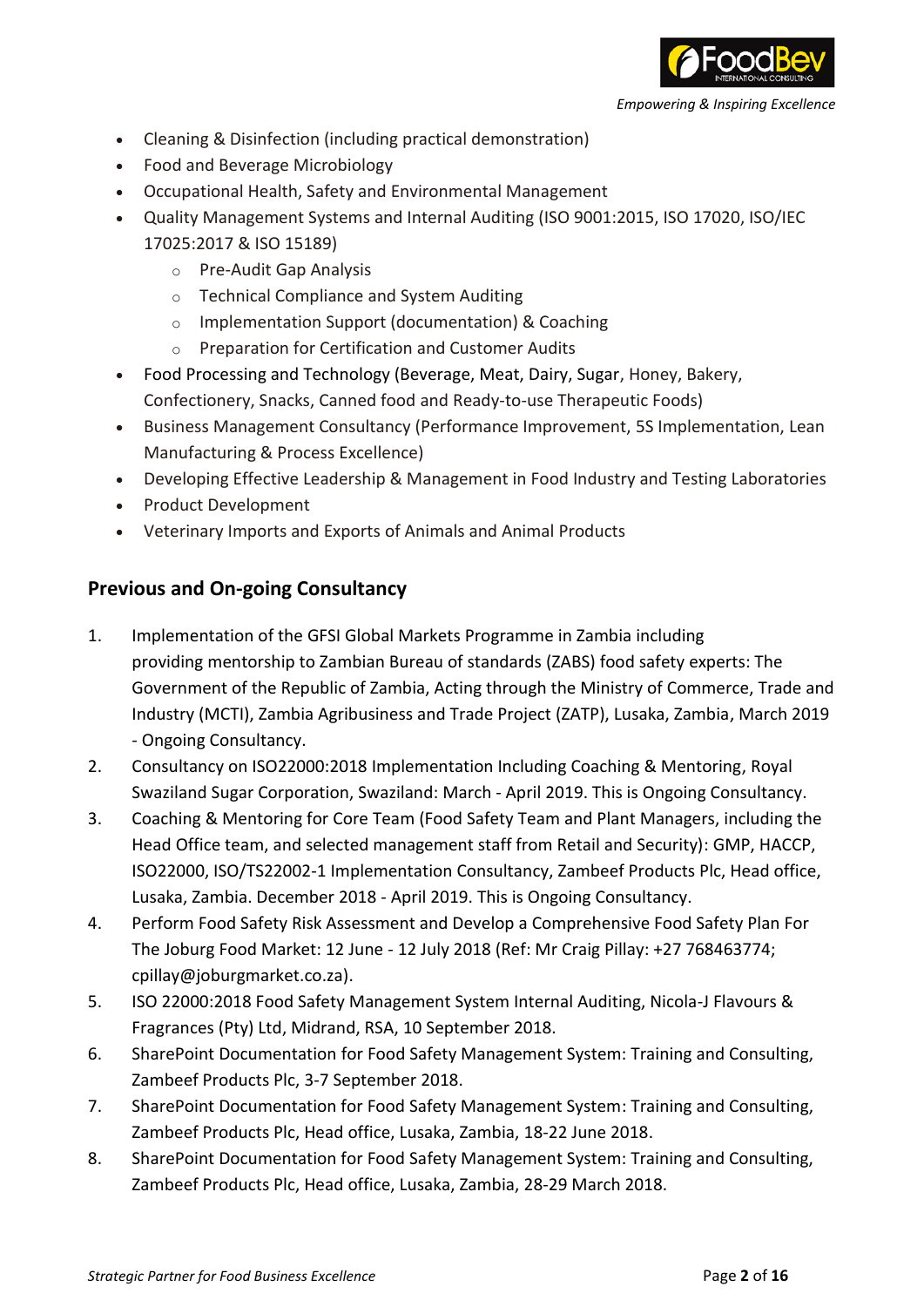

- 9. Managing Food Integrity: TACCP (Food Defense) Vulnerability Assessment (VACCP) Implementation: Training and Consultancy, Jumbo Brands, Johannesburg 2018.
- 10. 5S and Root Cause Analysis Implementation: Training and Consultancy. Tongaat Hulett, Xinavane, Mozambique, 2018 (on-going) Ref: Mr Sebastiao Unyai, Tel: +258 21 87 0005 +258 82 5870866 Email: Sebastiao.Unhai@tongaat.com
- 11. Food Safety Management System GMP, HACCP, FSSC 22000 & Internal Auditing Training and Consultancy in Implementation & Support, Zambeef, Lusaka, Zambia, 8 May 2017 – on-going (Ref: Mr Jones Kayawe: Cell: +260 977 999 221 Phone-Direct:+260 211 369 080; joneskc@zambeef.co.zm.
- 12. Export Certification Nomageba Meats –2016-17, Midrand, South Africa (Company now certified) Ref: Mr Xolo Zulu, +27 736351843, +27 814163529, xolo@nomagebaholdings.co.za.
- 13. Basic Food Safety and Personal Hygiene 2016, Nomageba Meats, Midrand, South Africa.
- 14. Good Manufacturing Practices (GMPs) 2016, Nomageba Meats, Midrand, South Africa.

## **Previous Training History by our Team**

#### **Food Safety Training**

- 1. Advanced HACCP Implementation (Includes: HACCP Implementation validation , verification and documentation integrated TACCP awareness and Food Safety Culture) Royal Swaziland Sugar Corporation, Swaziland, 27 – 31 May 2019
- 2. FSSC 22000 Awareness & Food Safety Culture (Including GMP, HACCP & ISO 22000. FSSC 22000 Certification Process) Royal Swaziland Sugar Corporation, Swaziland, 22 May 2019
- 3. Basic Food Safety Awareness & Personal Hygiene, Royal Swaziland Sugar Corporation, Swaziland, 21 & 23 May 2019
- 4. QA and QC in a Testing Laboratory, Graham Beck, Western Cape, South Africa 21 22 May 2019.
- 5. Effective Root Cause Analysis (Investigating & solving problems, making decisions and implementing solutions) for Manufacturing, Zambeef Products Plc, Lusaka, Zambia, 26 April 2019.
- 6. ISO 22000:2018 Food Safety Management System Implementation, Zambeef Products Plc, Lusaka, Zambia, 23-25 April 2019.
- 7. Basic Food Safety Awareness & Personal Hygiene. Train-the-Trainer, Zambeef Products Plc, Lusaka, Zambia, 01 March and 04 March 2019.
- 8. Food Safety Management System Internal Auditing, Zambeef Products Plc, Lusaka, Zambia, 26-28 February 2019.
- 9. FSSC 22000 Managing Food Integrity: HACCP, TACCP & VACCP (Food Defense and Food Fraud) Awareness, Tongaat Hulett, Xinavane, Mozambique, 11-13 February 2019.
- 10. Effective Good Manufacturing Practices (GMP) for Maintenance, Tongaat Hulett, Xinavane, Mozambique, 06-08 February 2019.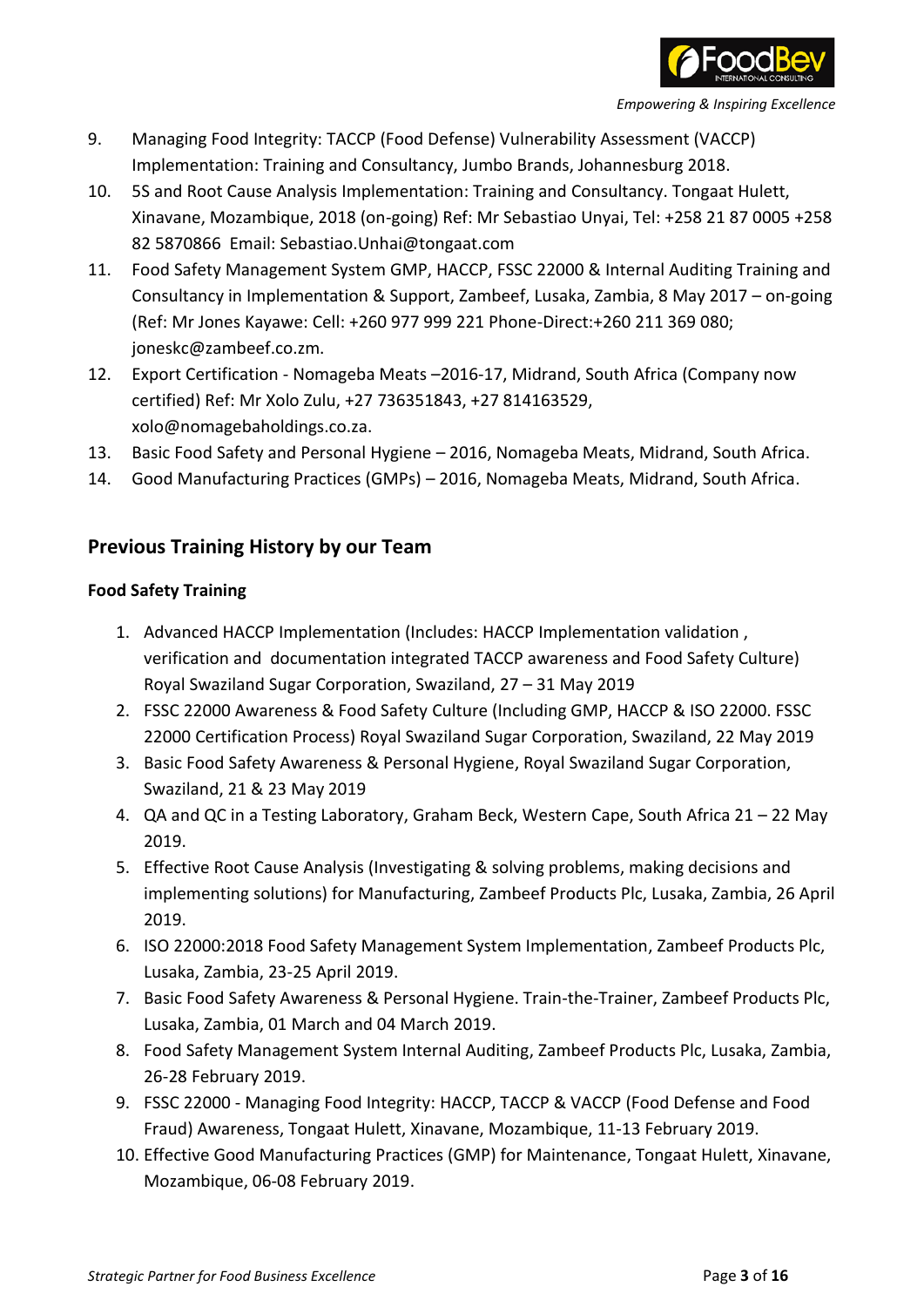

- 11. Training of Trainers on food safety systems (GMP and HACCP) and Inspection Methods, Global Alliance for Improved Nutrition, ("GAIN"), Addis Ababa, Ethiopia, 18-22 December 2018.
- 12. Introduction to Lean and 5S Implementation, Tongaat Hulett, Mafambisse, Mozambique, 03-07 December 2018.
- 13. FSSC 22000 Version 4.1 combined with Managing Food Integrity: TACCP (Food Defence) and VACCP (Food Fraud) - Threats and Vulnerability Assessment Implementation, Blue Waters Hotel, Durban, South Africa, 27-30 November 2018.
- 14. Cleaning, Disinfection and Hygiene in Food Premises, CC Chickens Group (Pty) Ltd, Kroonstad, South Africa, 7 November 2018.
- 15. Apply Food Safety Practices in a Food Handling Environment, CC Chickens Group (Pty) Ltd, Kroonstad, South Africa, 6 November 2018.
- 16. Food safety training for CDC staff and partner organisations: Food Safety Awareness and Risk Mitigation for Investors. CDC Group plc, London, United Kingdom, 30 October 2018 - 01 November 2018.
- 17. WHO 5 Keys to Safer Food: Basic Food Safety & Personal Hygiene, City of Cape Town, Cape Pillars Boutique Hotel, Cape Town, 10-11 October 2018.
- 18. Managing Food Integrity: TACCP (Food Defense) and VACCP (Food Fraud) Threats and Vulnerability Assessment Implementation for FSSC 22000 Version 4.1, Tongaat Hulett, Mafambise, Mozambique, 12-14 September 2018.
- 19. ISO 22000:2018 Food Safety Management System Implementation, Nicola-J Flavours & Fragrances (Pty) Ltd, Midrand, RSA, 04-06 September 2018.
- 20. Food Safety Systems Internal Auditing for FSSC 22000, Pretoria, 13-14 August 2018.
- 21. Effective Problem Solving (Root Cause Analysis) for Manufacturing, Tongaat Hulett, Xinavane, Mozambique, 06-10 August 2018.
- 22. FSSC 22000 Version 4.1 Practical Implementation including Food Defense (TACCP) and Food Fraud (VACCP) Awareness, Pretoria, 06-08 August 2018.
- 23. Managing Food Integrity: TACCP (Food Defense) Vulnerability Assessment (VACCP) Implementation, Jumbo Brands, Johannesburg, 24-27 July 2018.
- 24. FSSC 22000 Version 4.1 Practical Implementation including Food Defense (TACCP) and Food Fraud (VACCP) Awareness , Cranbrook Flavors, Johannesburg, 20-22 June 2018.
- 25. Food Safety Systems for fortified wheat flour and edible oil producers, funded by the Global Alliance for Improved Nutrition, ("GAIN"), Addis Ababa, Ethiopia, 11-15 June 2018.
- 26. Listeria Prevention and Control including implementation of GMP in Food Processing and other Food Handling Facilities. HPCSA Accredited: 17 General CEUs (Level 1). Health & Social Development, City of Ekurhuleni Metropolitan Municipality, Alberton, Johannesburg, 29-31 May 2018.
- 27. Listeria Prevention and Control including implementation of GMP in Food Processing and other Food Handling Facilities, Fourie's Poultry Farms (Pty) Ltd, t/a Chubby Chick, Potchefstroom, South Africa, 24-26 April 2018.
- 28. FSSC 22000 (Version 4.1) including Food Defense (TACCP) and Food Fraud (VACCP) Implementation, Tongaat Hulett, Xinavane, Mozambique, 14-16 March 2018.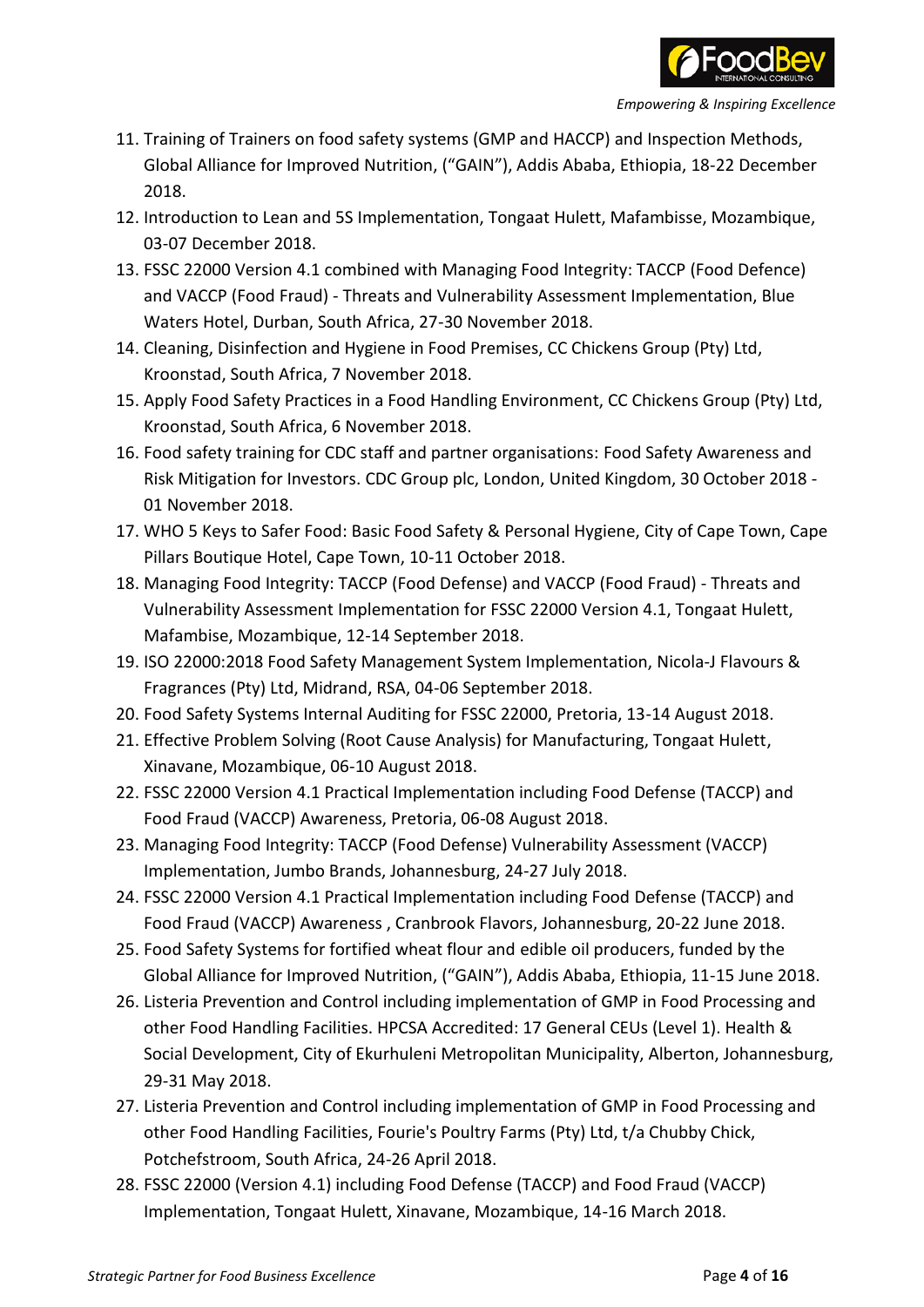

- 29. Optimize a quality management system in a food or sensitive consumer product chain US ID: 119798. HPCSA Accredited: 25 General and 5 Ethics CEUs (Level 1). Health & Social Development, City of Ekurhuleni Metropolitan Municipality, Alberton, Johannesburg: 19-23 February 2018.
- 30. Managing Food Integrity: TACCP (Food Defense) and VACCP (Food Fraud) Implementation, Royal Swaziland Sugar Corporation, Swaziland: 07-09 March 2018.
- 31. HACCP Awareness for Senior Managers Zambeef Products Plc, Lusaka, Zambia, 11 December 2017.
- 32. Advanced HACCP Implementation Level 4 (For Food Safety Managers and Food Safety Team) - Zambeef Products Plc, Lusaka, Zambia, 12-15December 2017.
- 33. Managing Food Integrity: TACCP (Food Defence) & VACCP (Food Fraud) Introduction and Implementation, Durban, South Africa, Public Course. 27-29 November 2017.
- 34. Effective Good Manufacturing Practices (GMP/PRPs) and HACCP Level 2- United National Brewery (Khangella Plant), Congella, Durban, RSA 22-24 November 2017.
- 35. FSSC 22000 Food Safety Management System Implementation (Version 4) Tongaat Hulett, Mafambisse, Mozambique, 1-3 November 2017.
- 36. Effective Good Manufacturing Practices (GMP/PRPs) and HACCP Level 2- Tongaat Hulett, Mafambisse, Mozambique, 30-31 October 2017.
- 37. Effective Good Manufacturing Practices (GMP/PRPs) and HACCP Level 2 for beverage industry – United National Brewery (Tlokwe and Phelindaba Plants), 10-13 October and 24- 26 October 2017.
- 38. FSSC 22000 Food Safety Management System Implementation (Version 4) Including introduction to Food Defence (TACCP) and Food Fraud (VACCP) -The Coca Cola Company, Africa Technical Centre (ATC), Global Quality Analytical Service, Midrand, South Africa, 11- 13 September 2017.
- 39. Effective Good Manufacturing Practices, (GMP)/(PRPs) & Basic HACCP Level 2, The Coca Cola Company, Africa Technical Centre (ATC), Global Quality Analytical Service, Midrand, South Africa, 4-6 September 2017.
- 40. Food Safety Management Systems GMP, HACCP, FSSC 22000, TACCP/VACCP Awareness for Senior Managers – Zambeef Products Plc, Lusaka, Zambia, 8 August 2017.
- 41. Effective Good Manufacturing Practices (GMP) and HACCP level 2 Zambeef Products Plc, Lusaka, Zambia, 9-12 August 2017.
- 42. FSSC 22000 Food Safety Management System Implementation (Version 4) Including introduction to Food Defence (TACCP) and Food Fraud (VACCP) – 25-27 July 2017, Johannesburg, South Africa
- 43. Salmonella Control in Ready-to-Use Therapeutic Foods, funded by the Global Alliance for Improved Nutrition, ("GAIN"), Malawi, Lilongwe, 27-28 June 2017; Blantyre, 29-30 June 2017.
- 44. FSSC 22000 Food Safety Management System Implementation (Version 4) Including introduction to Food Defence (TACCP) and Food Fraud (VACCP) – 4-6 April 2017, Johannesburg, South Africa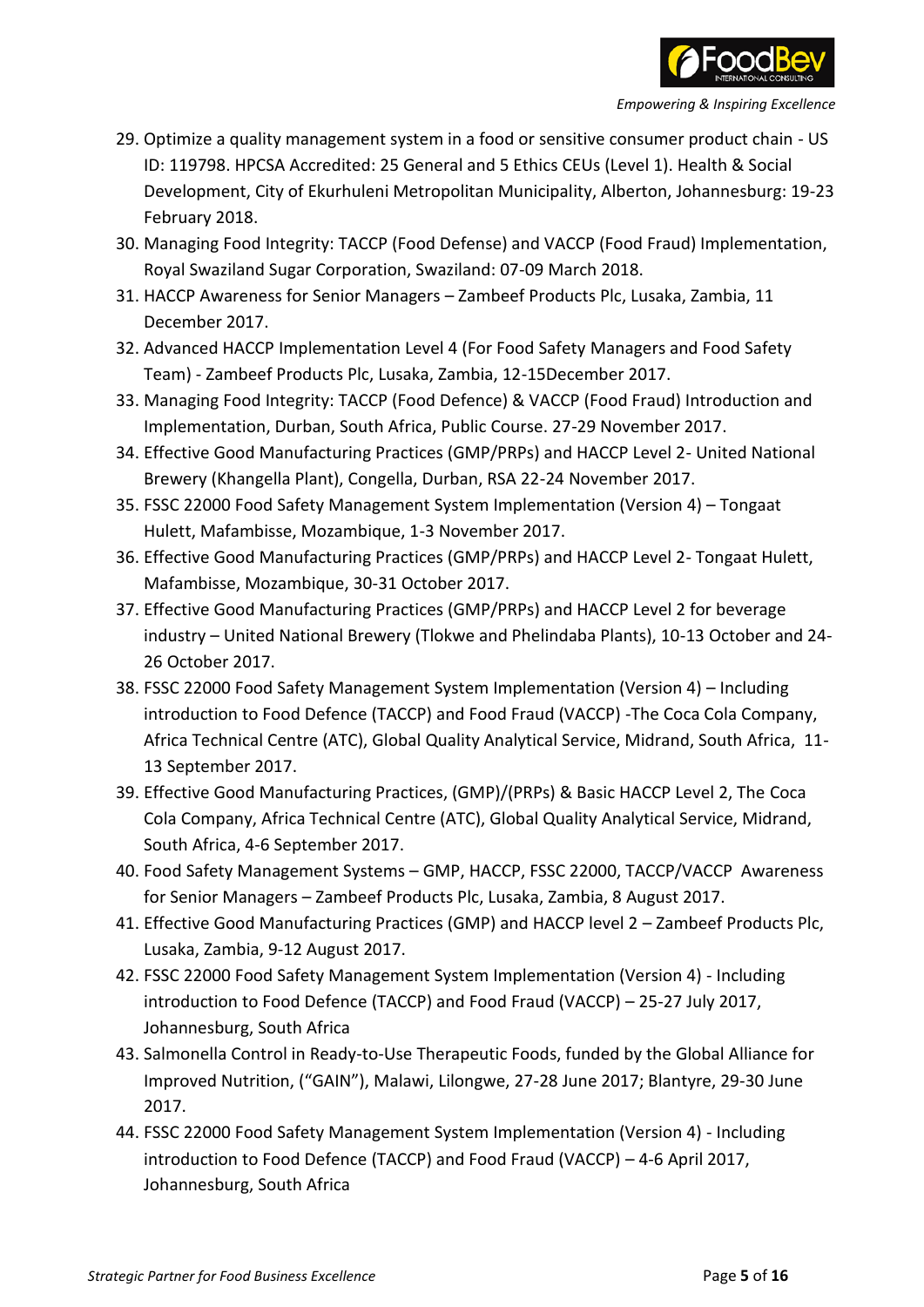

- 45. ISO 22000 Internal Audit training course for the Factory Supervisors 8-10 February 2017 & 13-15 February 2017 –Tongaat Hulett, Xinavane, Mozambique.
- 46. ISO 22000 Food Safety Management System and Internal Auditing for Managers 2016, Tongaat Hulett, Mafambisse, Mozambique
- 47. ISO 22000 Food Safety Management System and Internal Auditing for Managers 2016, Tongaat Hulett, Xinavane, Mozambique
- 48. Good Manufacturing Practices (GMP), HACCP TACCP Awareness –11-14 August 2015, Tongaat Hulett, Xinavane, Maputo, Mozambique
- 49. Good Manufacturing Practices (GMP), HACCP TACCP Awareness 28 Sept to 2 October 2015, Tongaat Hulett, Mafambisse, Beira, Mozambique
- 50. Advanced HACCP Implementation TACCP Awareness 14-18 December 2015 Tongaat Hulett, Mafambisse, Beira, Mozambique
- 51. Basic Food Safety and Personal Hygiene 1-2 October 2015, Tongaat Hulett, Mafambisse, Mozambique
- 52. HACCP Pre-requisite Programmes, Advanced HACCP Implementation Integrated TACCP Urban Park 3 Cities Hotel, Durban, 22-26 June 2015
- 53. Implementation of HACCP (5 day course), 2000, Small dairy industry in Zimbabwe Harare, Zimbabwe
- 54. HACCP principles and application, 2000, Food Safety Forum, Ministry of Health and Children Welfare, Kadoma, Harare
- 55. HACCP system as a component of a food safety management system, 1999, Food Industry Association, University of Zimbabwe.
- 56. Concepts of food processing, handling, safety and hygiene, 2001- Women in Science and Technology, Harare, Zimbabwe
- 57. A review of food poisoning and food spoilage bacteria 1999, Food Industry Association, University of Zimbabwe.

#### **Quality Management Training**

- 58. ISO 9001:2015 Quality Management System Implementation, The Coca Cola Company, Africa Technical Centre (ATC), Global Quality Analytical Service, Midrand, South Africa, 23- 25 August 2017
- 59. ISO 9001:2015 Quality Management System Introduction, The Coca Cola Company, Africa Technical Centre (ATC), Global Quality Analytical Service, Midrand, South Africa, 22 August 2017

#### **5S and Lean Manufacturing / Root Cause Analysis Training**

- 60. Introduction to Lean and 5S Implementation, Tongaat Hulett, Mafambise, Mozambique, 3- 7 December 2018
- 61. Introduction to Lean and 5S Implementation, Tongaat Hulett, Mafambise, Mozambique, 17-21 September 2018
- 62. Effective Problem Solving (Root Cause Analysis) for Manufacturing Tongaat Hulett, Xinavane, Mozambique, 27 – 29 June 2018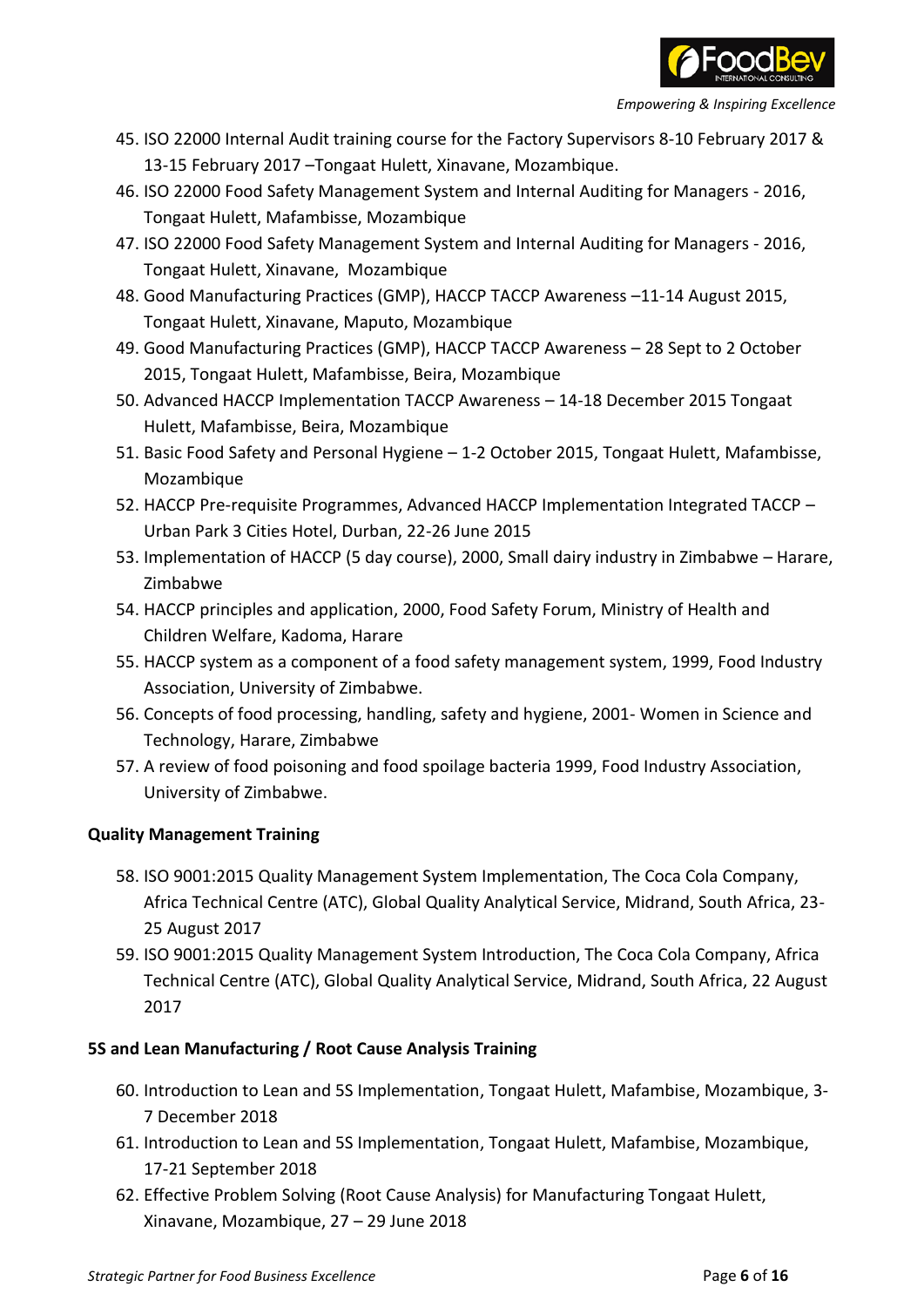

- 63. Introduction to Lean and 5S Implementation for Supervisors, Tongaat Hulett, Xinavane, Mozambique, 9-11 May 2018
- 64. Introduction to Lean and 5S Implementation for Senior Managers, Tongaat Hulett, Xinavane, Mozambique, 19-23 March 2018
- 65. Introduction to Lean and 5S Implementation for Senior Managers, Tongaat Hulett, Xinavane, Mozambique, 12-16 February 2018

#### **Laboratory Management Systems Courses**

- 66. Advanced Laboratory Supervision and Management, Durban, 16-17 July 2018
- 67. Managing Performance and Productivity in the Laboratory, Durban, 12 July 2018
- 68. ISO/IEC 17025:2017 Laboratory Management System Transition, Gerotek, Pretoria, 11-12 June 2018 and 26-27 June 2018
- 69. ISO/IEC 17025:2017 Implementation and Laboratory Accreditation, Gerotek , Pretoria West, 13-15 June 2018
- 70. ISO/IEC 17025:2017 Laboratory Management System Transition, Gerotek, Pretoria, 11-12 June 2018
- 71. ISO/IEC 17025 Laboratory Management Systems Internal Auditing Royal Swaziland Sugar Corporation, Mhlume Sugar Estate Plant, Swaziland15-16 November 2017
- 72. Analytical Chemistry Methods Validation- Royal Swaziland Sugar Corporation, Mhlume Sugar Estate Plant, Swaziland 13-14 November 2017
- 73. ISO/IEC 17025 Laboratory Management System Gap Assessment Royal Swaziland Sugar Corporation, Mhlume Sugar Estate Plant, Swaziland 07-08 November 2017
- 74. ISO/IEC 17025 Laboratory Management Systems Internal Auditing. Africa Technical Centre (ATC), Midrand, South Africa, 18-19 September 2017
- 75. Best Laboratory Management Practices, Department of Waste Management, Gaborone, Botswana, 29-30 August 2017
- 76. ISO17025 Internal Auditing for Laboratories 2016, Johannesburg, South Africa
- 77. ISO/IEC 17025 and Laboratory information management system (LIMS)- 2016, Kitwe, Zambia
- 78. ISO/IEC 17025 Internal Auditing for laboratories 2016, Kampala, Uganda
- 79. ISO/IEC 17025 & Laboratory Information Management System (LIMS) 2016, Windhoek, Namibia
- 80. ISO/IEC 17025 Internal Auditing for Laboratories 2016, Accra, Ghana
- 81. Advanced Laboratory Supervision and Management 2016, Nairobi, Kenya
- 82. ISO/IEC 17025 Laboratory Management System and Internal auditing 2016, Northern Cape Provincial Veterinary, Services, Kimberly, South Africa
- 83. Laboratory Management System based on ISO/IEC 17025, 2005-2009, Agriculture Research Council, Pretoria, South Africa
- 84. Advanced Laboratory Quality Management System based on ISO/IEC17025:2005, 27-29 March 2017, Royal Swaziland Sugar cooperation, Swaziland
- 85. Advanced Laboratory Supervision and Management 27 February 01 March 2017, **Mauritius**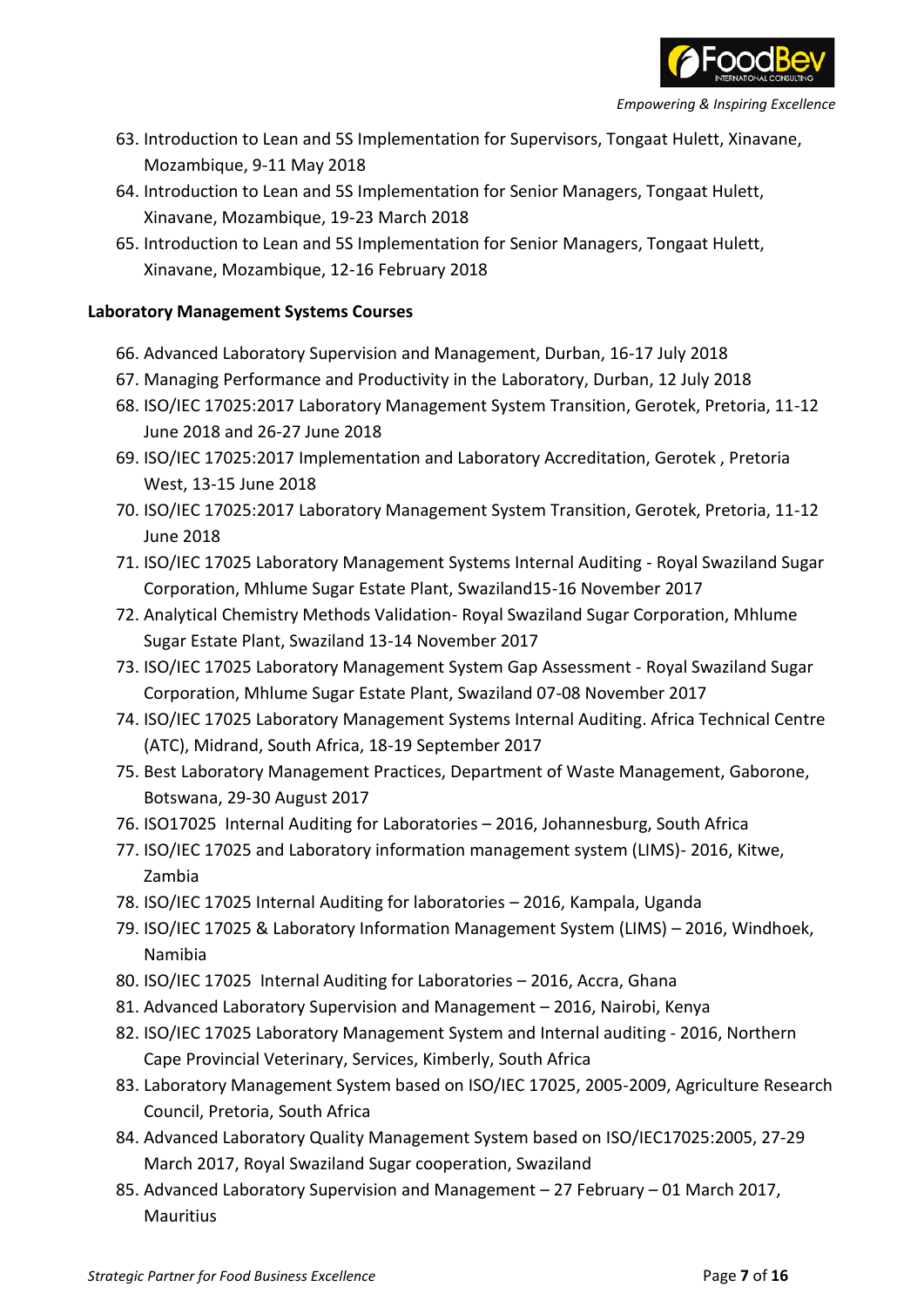

- 86. Advanced Laboratory Supervision and Management 2016, Durban, South Africa
- 87. Monitoring & Safety of Lab & Lab Equipment, 2015, Nairobi, Kenya
- 88. Leadership, management & supervisory skills for laboratory personnel, 2014, Cape Town, South Africa
- 89. Laboratory Safety Management Course, 2014, Windhoek, Namibia

#### **Microbiology Training**

- 90. New Techniques & Approaches to Food Microbiology, Phoenix Beverages , Mauritius, 26-27 March 2018
- 91. Advanced Practical Microbiology Aspen Pharmacare, Port Elizabeth, South Africa, 29-30 January 2018
- 92. Method Validation for Microbiologists, Port Louis, Mauritius, 14-15 August 2017
- 93. Microbiology Master Class 2016, Fairfield Dairy, Howick, South Africa
- 94. Microbiology Master Class 2016,Famous Brands, Midrand, South Africa
- 95. Food & Airborne Fungi and Mycotoxins, 2015, Accra, Ghana
- 96. Internal Quality Control in Microbiology Laboratories, 2015, Manzini, Swaziland
- 97. Beverage Manufacturing Plant Microbiology and Food Safety Management, 2014, Johannesburg, South Africa for The Coca Cola Company Plant Laboratory Program (PLP)
- 98. Food Safety Systems & Microbiology Special Investigations/trouble shooting at Coca Cola Beverage plants in Africa, 2009-2014 (previous experience of Director)
- 99. Microbiology of Sensitive Beverages, 2012, Delta, Harare, Zimbabwe
- 100. Beverage Microbiology Certification program for Coca Cola Bottlers, Lagos, Nigeria, 2011

#### **Other Training**

- 101. Chairing effective meetings, 2016, Rustenburg, South Africa
- 102. Chairing effective meetings, 2015, Krugersdorp, South Africa

## **Directors & Consultants Profiles**

## **Mrs. Kotsanayi Katsande**

MAppSc (Food Technology), B-Tech (Applied Biology &Biochemistry), TQM, EDP

#### **Director: Training and Talent Management**

Office Number: +27 (0)12 542 1192

Cell Number: +27 (0)82 8371 753

#### Email: kotsa@foodbevconsult.co.za

Mrs. Kotsanayi (Kotsa) Katsande is a Food Scientist who is passionate about improving food safety, quality and good business management & leadership in Africa. She is a founding Director of FoodBev International Pty Ltd (www.foodbevconsult.co.za) and holds the position of Training and Talent Management Director. In her previous professional positions and current position in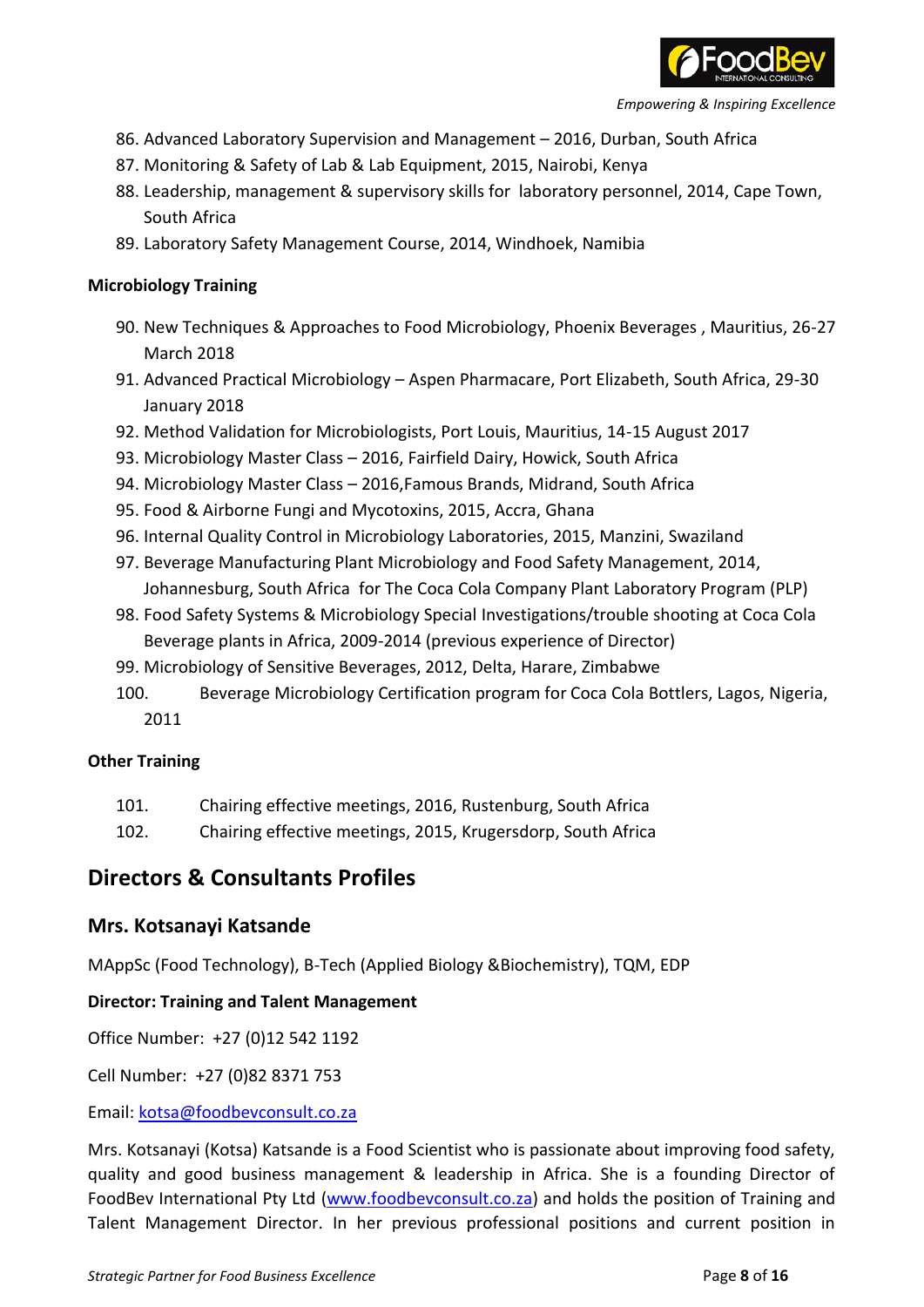

FoodBev international Consulting, Kotsa has conducted several trainings for Food Companies and Testing Laboratories in South Africa, Kenya, Ghana, Botswana, Nigeria, Mozambique, Zimbabwe, Zambia, Malawi, Namibia, Uganda, Mauritius and Swaziland on; Quality Control and Quality Assurance; Food Safety and Personal Hygiene; Good Manufacturing Practice (GMP); Food Safety Systems based on Hazard Analysis Critical Control Point (HACCP), ISO22000 and FSSC 22000; Quality and Food Safety Internal Auditing; TACCP (Food Defence) & VACCP (Food Fraud), Laboratory Quality Management System based on ISO/IEC17025&ISO 15189; Food Microbiology (Spoilage and Food poisoning bacteria and Foodborne Fungi and Mycotoxins); and Business Management & Leadership. Kotsa holds a Master's degree in Applied Sciences (Food Technology) and a Bachelor of Technology degree (Applied Biology and Biochemistry) as well as a certificate in Executive Development Program and professional qualifications in Total Quality Management and Food Safety Management. She has over 20 years work experience as a Food Scientist, University Lecturer, Quality Manager, R&D Manager and as Senior Microbiologist, Subject Matter Expert (Microbiology) and Operational Microbiologist for the Global Coca Cola company responsible for East, West and Southern Africa. Her work experience also includes working for Queensland Health Scientific Services, Australia, Agricultural Research Council of South Africa (Onderstepoort Research Institute), The Global Coca-Cola Company based in South Africa, Government Medical & Analytical Laboratory, Pork processing & canning and Dairy processing private companies.

### **Dr Tendai Charles Katsande**

BSc, BVSc, MVSc

#### **Food Safety Management/ Veterinary Senior Consultant**

Office Number: +27 (0)12 542 1192

Cell Number: +27 (0) 637718291

#### Email: charles@foodbevconsult.co.za

Dr Charles Katsande is the Chairman of FoodBev International Consulting (Pty) Ltd. Dr Katsande is a Veterinary Doctor by training and a business entrepreneur by passion and experience. Charles was involved in the founding of Impact Research International Pty Ltd (www.impact-research.com) in 2006 (currently hold position of Finance Director and Agriculture and rural development Director since its inception). In 2014 Charles was involved in the founding and establishment of FoodBev International Pty Ltd (www.foodbevconsult.com). Since its inception FoodBev has conducted several trainings and consultancy in Food Companies and Testing Laboratories in South Africa, Zambia, Kenya, Ghana, Mozambique, Zimbabwe, Namibia, Mauritius and Swaziland. Charles has extensive experience in training and consultancy in the Food Safety Management Systems and Testing Laboratories Quality Management systems in the following areas: ISO/IEC 17025; ISO 15189, GMP, ISO 22000, FSSC 2200, HACCP, TACCP, HARPC, BRC, Food Safety Culture, Hygiene Management Systems (HMS) and Hygiene Assessment System (HAS) and ZA Certification of food exporters in South Africa. Charles is passionate about developing small and big business to meet their business objectives and development of human resources technical capacity.

Dr Katsande has worked in the Veterinary Services for more than 20 years. He has a BSc (Biochemistry honours) degree, a BVSc degree and a Master of Veterinary Science degree from the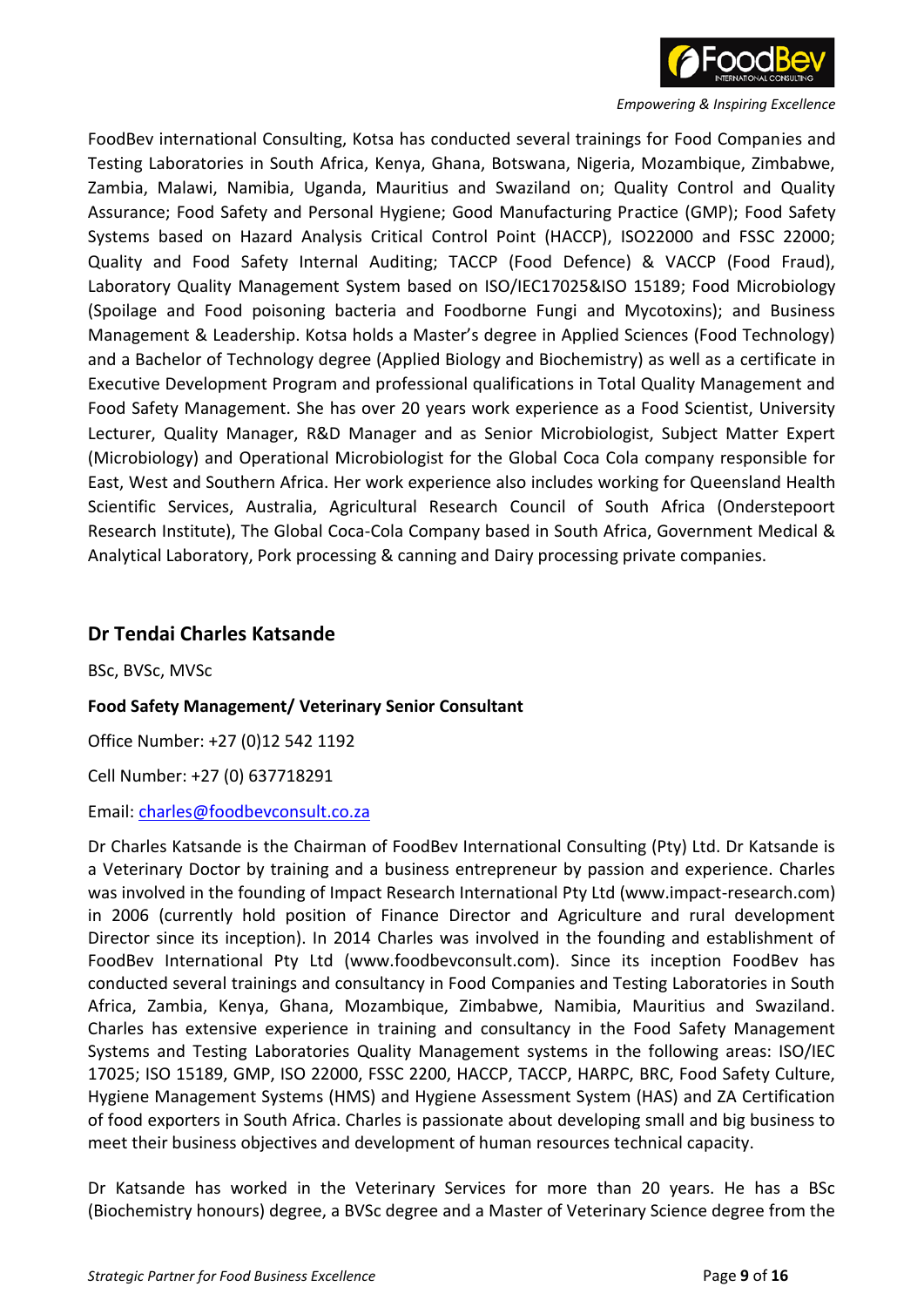

University of Queensland, Australia. Charles also has extensive experience in veterinary diagnostics and research, animal health & production and quality management systems in veterinary services. He has keen interest *Empowering & Inspiring Excellence* in Food Safety and is instrumental in disseminating this knowledge to Veterinary Public Health practitioners in abattoirs in Gauteng Province, South Africa. Charles is also passionate about hygienic processing of meat and meat products to ensure safe consumption by the public. He is actively involved in setting up and monitoring of hygiene management systems in the meat processing industry. He is also involved in running veterinary public health research projects on hygiene monitoring and microbiological validation studies in abattoirs in Gauteng Province South Africa.

### **Mr Johnson Bungu**

MBA, BSc (Agriculture and Natural Resources), CIS

#### **Senior Agriculture Consultant** (Agronomy, GLOBALGAP Audits, BONSUCRO)

Cell: Tel. +27 713407832

#### Email: joebungu@gmail.com

Mr Johnson Bungu is a senior Agriculture consultant at Foodbev International Consulting. He has a wealth of experience in marketing, sales, lobby and advocacy and value chain analysis to facilitate exports by smallholder farmers; strategic management and planning, program and project development, financial analysis, budgeting, monitoring and evaluation, training facilitation, report writing, and regional commodity associations formation.

Johnson has been involved in facilitating the participation of smallholder farmers in the value chains of different commodities and ensuring market linkages for the local and export markets. This focus was on citrus for exports to Russia, Europe and the Middle East as well as the local market. This involved GLOBALGAP audits for the Estate from which the fruit was produced. For Cotton this has been facilitating the certification of smallholder farmers and the gin to the Better Cotton Standard which is the sustainability standard for the production of cotton. With regards to sugarcane he is involved in the benchmarking and endorsement of the Sustainable Sugarcane Farm Management System (SUSFARMS) to the globally recognized sustainability standard BONSUCRO. These standards will be key for increased intra-regional trade of these commodities following the end of the EU quotas in October, 2017 and the progress towards the Continental Free Trade Area (CFTA).

Johnson's relevant country specific experience include:

- Regional commodity association for cotton involving the following countries: Madagascar, Malawi, Mozambique, Tanzania, Zambia, Zimbabwe and South Africa,
- Regional commodity association for grains involving the following countries: Malawi, Mozambique, South Africa, Swaziland, Tanzania, Zambia and Zimbabwe
- Regional commodity association for livestock involving the following countries: Botswana, Lesotho, Malawi, Namibia, South Africa, Tanzania, Zambia and Zimbabwe
- Regional commodity association for oilseeds involving the following countries: Malawi, Swaziland, South Africa, Tanzania, Zambia and Zimbabwe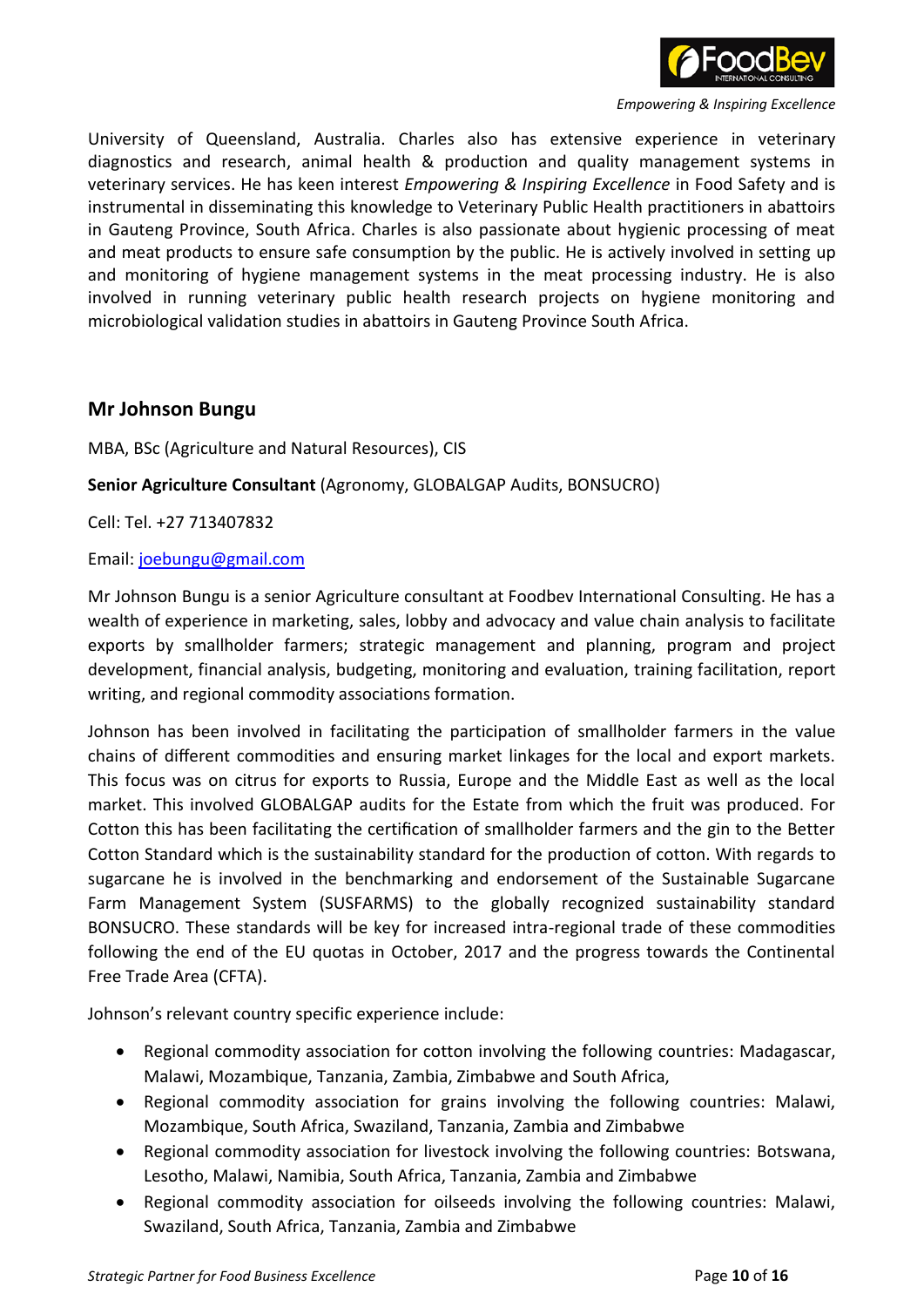

## **Mr Daniel Mawela**

Masters Business Administration (MBA): University of South Africa, BTech: Industrial Engineering (NMMU), National Diploma: Industrial Engineering (PE Technikon)

#### **Senior Consultant: Quality Management**

Email address: mawelamd@thandelapt.co.za

mawelamd@tut.ac.za

#### Contacts: 0727591463/0123825079/012 3234676

Mr. Daniel Mawela is an Industrial Engineer by profession and is a Senior Consultant for FoodBev International Consulting (Pty) Ltd in Quality Management. He will be the Project Leader for this project. Daniel is also the Managing Director of Thandela Consulting (Pty) Ltd, an Industrial Engineering Lecturer at Tshwane University of Technology and he was previously a Technical Assessor with SANAS (South Africa National Accreditation System) and E – Tutor with Unisa Department of Industrial Engineering. Daniel holds a Masters degree in Business Administration (MBA) from University of South Africa, BTech: Industrial Engineering (NMMU), National Diploma: Industrial Engineering (PE Technikon). He has rounded work experiences in academia, petrochemical, Rail, automobile industries and consulting in differing management systems. Daniel has consulted in different companies in South Africa that requires different ISO certifications (e.g. ISO 9001, ISO 14001, ISO 45001, Laboratories, Inspection Bodies, certification etc. He has also assessed different certification bodies in South Africa and abroad.

Daniel has previously worked for Sasol in Secunda (Sasol Mining and Sasol Technology), Transnet rail engineering in Uitenhage, Volkswagen of South Africa in Uitenhage, General Motors of South Africa in Port Elizabeth, SEDA in Port Elizabeth, Cullinan Industrial Porcelain in Olifansfontein. He is currently registered with Engineering Council of South Africa (ECSA) as a Professional Engineering Technologist and with SAATCA as a Lead Auditor Quality Management. He is also a Senior Member of South African Quality Institute (SAQI) and an associate member of South African Institute of Industrial Engineers. He was a standardisation committee member of South African Bureau of Standard (SABS). He is currently a Moderator/Reviewer and Interviewer of Professional engineering Technologist/Technician from diverse engineering disciplines.

## **Dr Lesley Macheka**

PhD Food Quality and logistics Management, MSc Food Quality Management, BSc Honours Biological Science.

#### **Senior Food Safety Consultant, Lecturer and Researcher**

Cell: +263 (0) 772 807 739

Email: lesleymacheka@gmail.com

#### Skype: lesley.macheka

Dr Macheka is a senior consultant at Foodbev International Consulting. He is an experienced researcher, trainer and consultant in the field of food quality management, food safety, food logistics, and postharvest management. Besides researching on these topics, Lesley has been a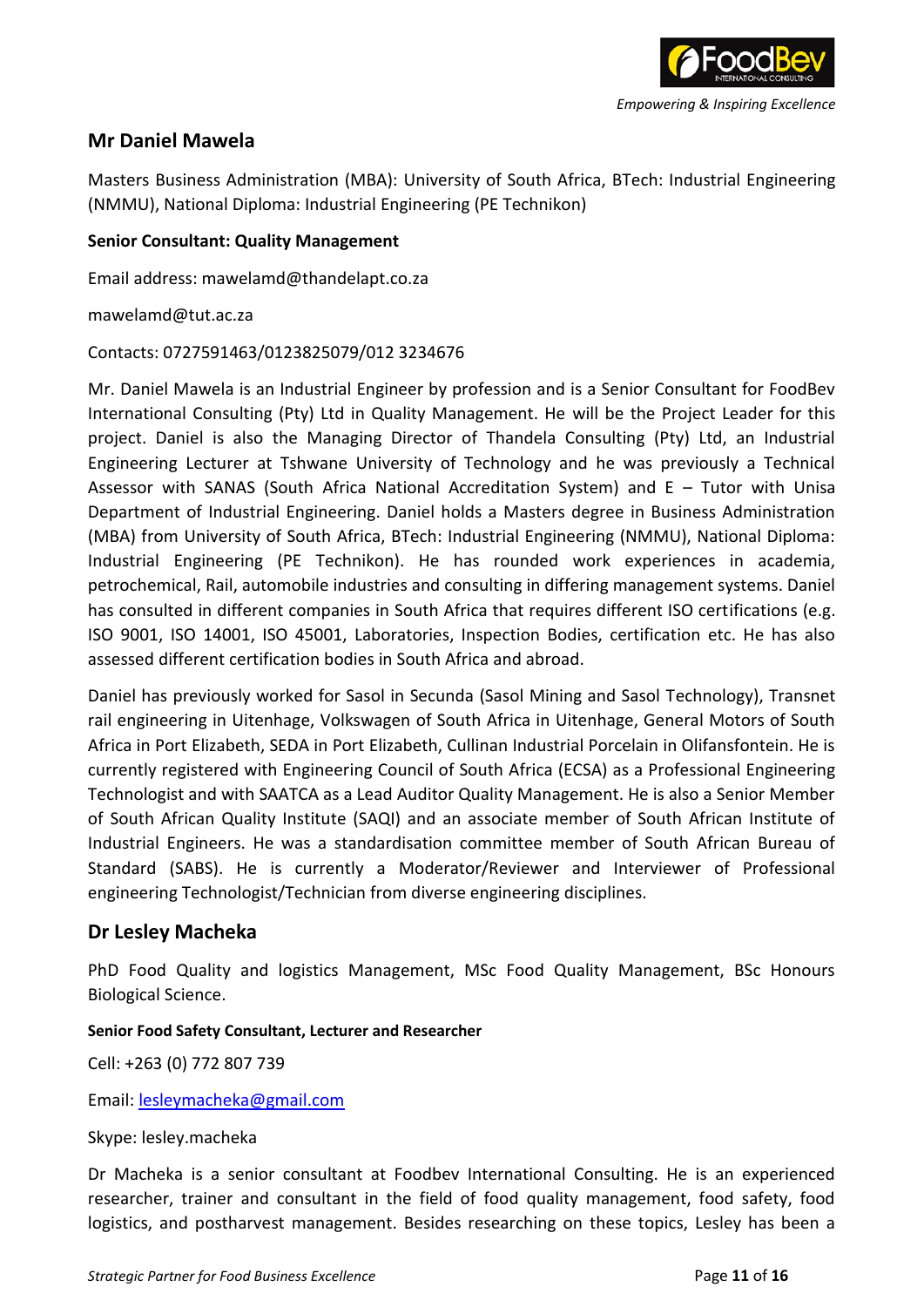

university lecturer and has taught these topics for the past seven years, both at undergraduate and postgraduate level. Lesley also has five years working experience in the government and private sector as a senior quality assurance officer in the grain industry and as a researcher at a plant protection institution in Zimbabwe. He has also been involved in various consultancy projects for the United Nations (UN) organisations such as FAO and WFP. Lesley has also trained several food companies in Zimbabwe on implementation of food safety management systems, such as HACCP and ISO 22000. He has published nine scientific articles in high impact journals, such as Food Control (Impact Factor 3.8). Lesley holds several qualifications: BSc Honours Biological Sciences (University of Zimbabwe), MSc Food Quality Management (Wageningen University, Netherlands), PhD Food Quality and Logistics Management (Wageningen University, Netherlands), certificate Food Safety, Quality Assurance and Risk Analysis (Ghent University, Belgium), and several other certificates.

### **Mr. Settie Zuweni**

BSc (Food Science & Technology), Certification Auditor

#### **Technical & Training Senoir Consultant**

Office Number: +27 (0)12 542 5 1192

Cell: Tel. +27 837273110

Email: setzuweni@foodbevconsult.co.za

Mr Settie Zuweni is the Technical & Training Consultant at FoodBev International Consulting. He holds BSc Degree in Food Science and Technology obtained in 2000. Settie is a qualified specialist facilitator and certification auditor. His areas of expertise include Food Safety (HACCP advanced level, ISO 22000/FSSC 22000), Health and Safety (OHSAS 18001), Environment (ISO 14001) and Quality Management Systems (ISO 9001:2015). During his 17 year career Settie has gained much experience in systems implementation and auditing and has obtained other qualifications in food management systems, packaging and auditing that include:

- ISO 22000/FSSC 22000 Food Safety Management System Lead Auditor
- ISO 22000: 2005 Food Safety Management Implementation
- FSSC 22000(Food Safety) Implementation
- Evaluators Qualification in Packaging Technology (EQIPT)
- First Line Managing Skills Programme
- OHSAS 18001:2007 Implementation (Certificate) NQF 6
- Environmental Law (Certificate) NQF 6
- OHS Law (Certificate) NQF 6
- ISO 9001:2008 Implementation (Certificate) NQF 6
- ISO 14001:2004 Implementation (Certificate) NQF 6
- Integrated Systems Implementation (ISO 9001, ISO 14001 and OHSAS 18001)
- (Certificate) NQF 6
- ISO 14001:2004 Lead Auditor (Certificate) NQF 6
- ISO 9001:2008 Lead Auditor (Certificate) NQF 6
- OHSAS 18001:2007 Lead Auditor (Certificate) NQF 6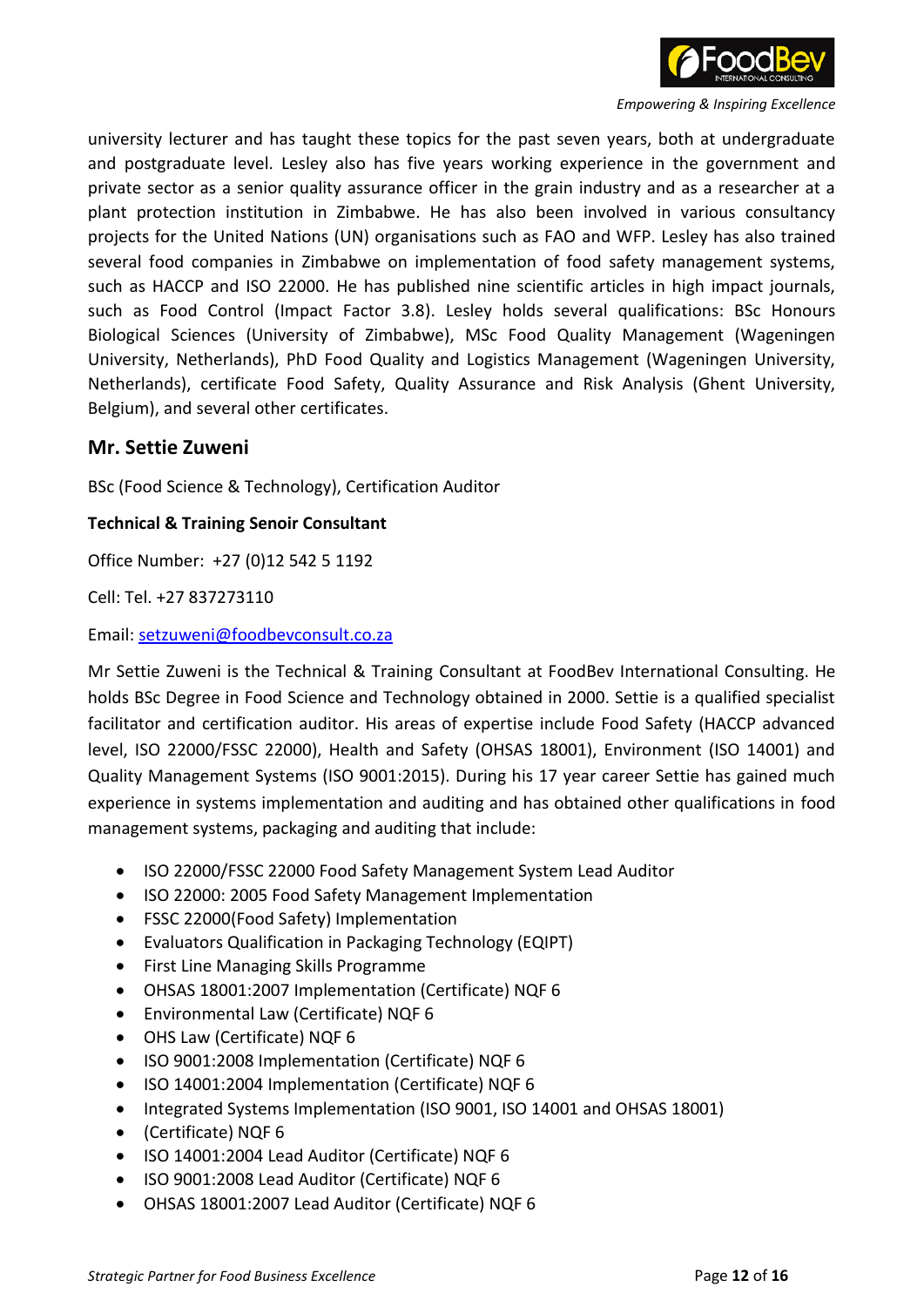

Settie is passionate about contributing to the society and industry as well as sharing knowledge and experiences gained during his association with various organisations in the food industry for the past 17 years. He has previously worked for various companies that include Fresca Holdings (3 years), Kirstenbosch Tea Room/Bakery (4 years), Peninsula Beverages (Coca Cola) (5 years), Procert Southern Africa Certification and Training (5 years). Settie has contributed immensely to the development of systems in various organisations.

In addition, he is registered with the South African Council for Natural Scientific Professions (SACNASP) as a certificated natural scientist.

## **Ms Chiedza Erita Mukazi**

Bachelor of Technology (Honours) Degree in Food Science and Technology

#### **Marketing and Technical Consultant**

#### Email: chiedza@foodbevconsult.co.za

Ms Chiedza Erita Mukazi is a marketing and technical consultant at FoodBev International Consulting. She holds a Bachelor of Technology (Honours) Degree in Food Science and Technology obtained in 2009. Chiedza is an experienced Food Scientist, with skills in the area of quality and food safety system implementation and management. She has experience in writing and reviewing policies, procedures, forms, process flow diagrams and in production control, hygiene inspections, product development and Labelling. Chiedza has also experience in implementing and auditing management systems including ISO 9001, ISO 22 000 and HACCP management systems and performing FSA audits. Her work experience includes working for Foodmakers (2014 – 2016) as a Food Safety Manager, Rudesheim Meats (2012-2013) as a Quality Control Manager, The Friends Bakery and German Butchery Kya Sands in Quality and Food Safety Management. She is a member of the South African Association of Food Science and Technology (SAAFoST) and her current field of study is International Food law.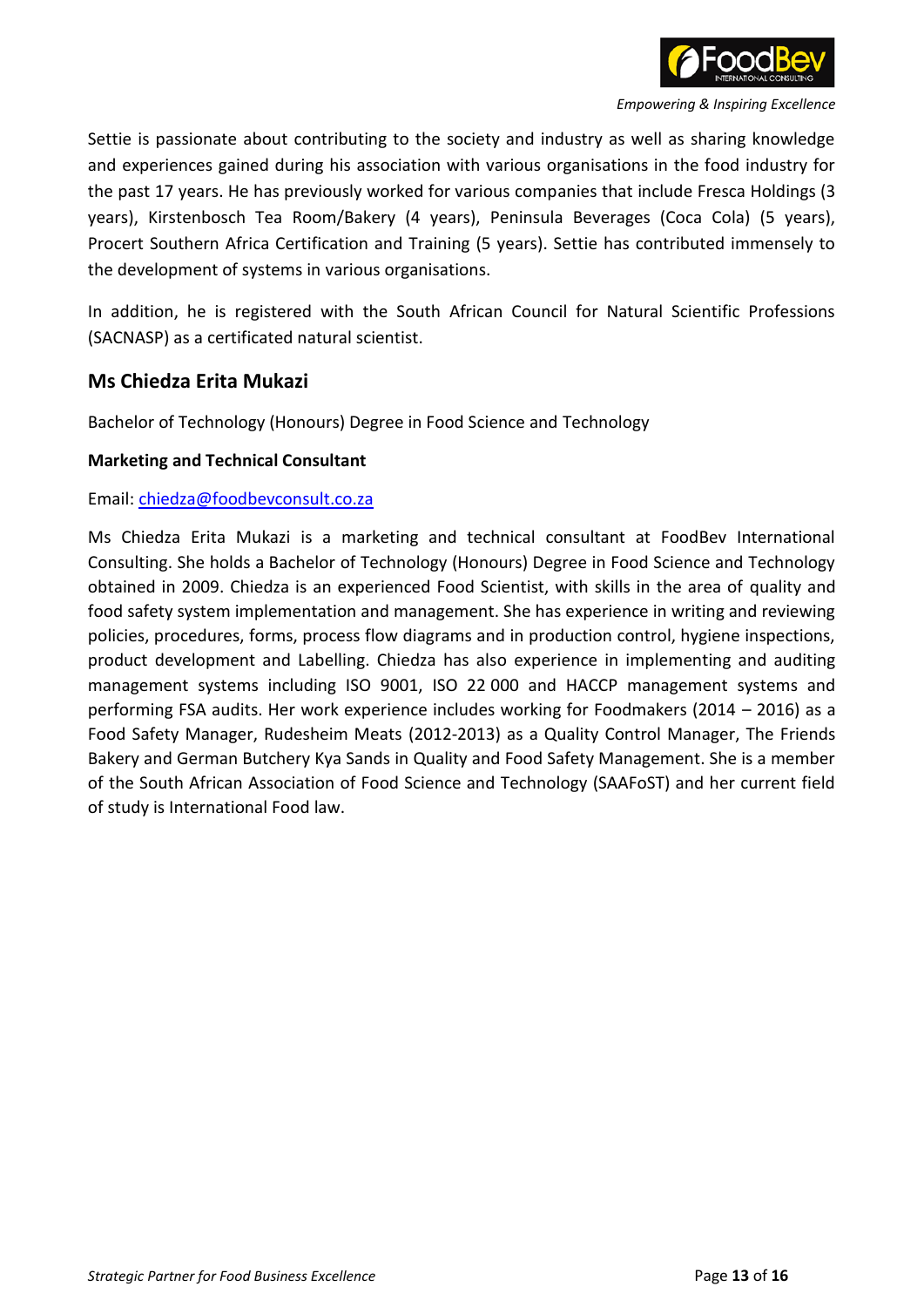

# **FoodBev International Consulting References**

## **Training & Consultancy References**

| Company                       | <b>Contact Person</b> | <b>Contact Number</b> | Email                      | <b>Position</b>                         | <b>Work done</b>           | When                   |
|-------------------------------|-----------------------|-----------------------|----------------------------|-----------------------------------------|----------------------------|------------------------|
| The Joburg Food               | Mr Craig Pillay       | +27 768463774 +27     | cpillay@joburgmarket.co.za | <b>Quality Assurance</b>                | Perform Food Safety        | 12 June - 12 July 2018 |
| Market                        |                       | 11 992 8051           |                            | Manager                                 | Risk Assessment and        |                        |
|                               |                       |                       |                            |                                         | Develop a                  |                        |
|                               |                       |                       |                            |                                         | Comprehensive Food         |                        |
|                               |                       |                       |                            |                                         | Safety Plan                |                        |
| City of Ekurhuleni            | Mr Jerry Chaka        | Tel: 011 999 2969/70  | Jerry.Chaka@ekurhuleni.go  | <b>Divisional Head</b>                  | Listeria Prevention and    | Feb and May 2018       |
| Metropolitan<br>Municipality, |                       |                       | V.Za                       | <b>Environmental Health</b>             | <b>Control Training</b>    |                        |
| Alberton,                     | Mr Sibusiso           | Tel: 011 999 2968     | Sibusiso.Madlala@ekurhule  | (Corporate)<br><b>Health and Social</b> | <b>Quality Management</b>  |                        |
| Johannesburg                  | Madlala               |                       | ni.gov.za                  | <b>Development Department</b>           | <b>System Training</b>     |                        |
|                               |                       |                       |                            |                                         |                            |                        |
| Tongaat Hulett,               | Mr John Nel           | +258 21 870005/7 Ext  | John.Nel@tongaat.com       | Training Manager,                       | GMP, HACCP, ISO 22000      | June 2015 to current   |
| Açucareira de                 |                       | 3114                  |                            | Xinavane, Mozambique                    | and Internal Auditing      |                        |
| Xinavane, Maputo,             |                       | +258 84 301 9422      |                            |                                         | <b>Training</b>            |                        |
| Mozambique                    |                       |                       |                            | <b>Quality Assurance</b>                | 5S Implementation          |                        |
|                               | Mr Sebastiao          | +258 21 87 0005       | Sebastiao.Unhai@tongaat.c  | Manager                                 | <b>Root Cause Analysis</b> |                        |
|                               | Unhai                 | +258 82 5870866       | om                         |                                         |                            |                        |
|                               |                       |                       |                            |                                         |                            |                        |
| Tongaat Hulett,               | Ms Lurdes Chale       | +258 840683713        | lurdes.chale@mafambisse.c  | <b>Food Safety Manager</b>              | GMP, HACCP, ISO 22000      | September 2015 -       |
| Mafambisse, Beira,            |                       |                       | 0.mz                       |                                         | and Internal Auditing      | current                |
| Mozambique                    |                       |                       | lurdesc10@yahoo.com.br     |                                         | Training                   |                        |
| <b>GAIN - Global</b>          | David Morgan          | +44 (0) 7867 475400   | dmorgan@gainh              | <b>Senior Technical Specialist</b>      | Training: Salmonella       | 27 - 30 June 2017      |
| Alliance for                  |                       |                       | ealth.org                  | Quality & Safety                        | Control in ready-to-use    |                        |
| <b>Improved Nutrition</b>     |                       |                       |                            |                                         | therapeutic foods          |                        |
| 1st Floor, Churchill          |                       |                       |                            |                                         | (RUTFs), in Lilongwe and   |                        |
| House, 142/146                |                       |                       |                            |                                         | Blantyre, Malawi           |                        |
| Old Street, London            |                       |                       |                            |                                         |                            |                        |
| EC1V 9BW                      |                       |                       |                            |                                         |                            |                        |
| Registered office:            |                       |                       |                            |                                         |                            |                        |
| Rue de Vermont                |                       |                       |                            |                                         |                            |                        |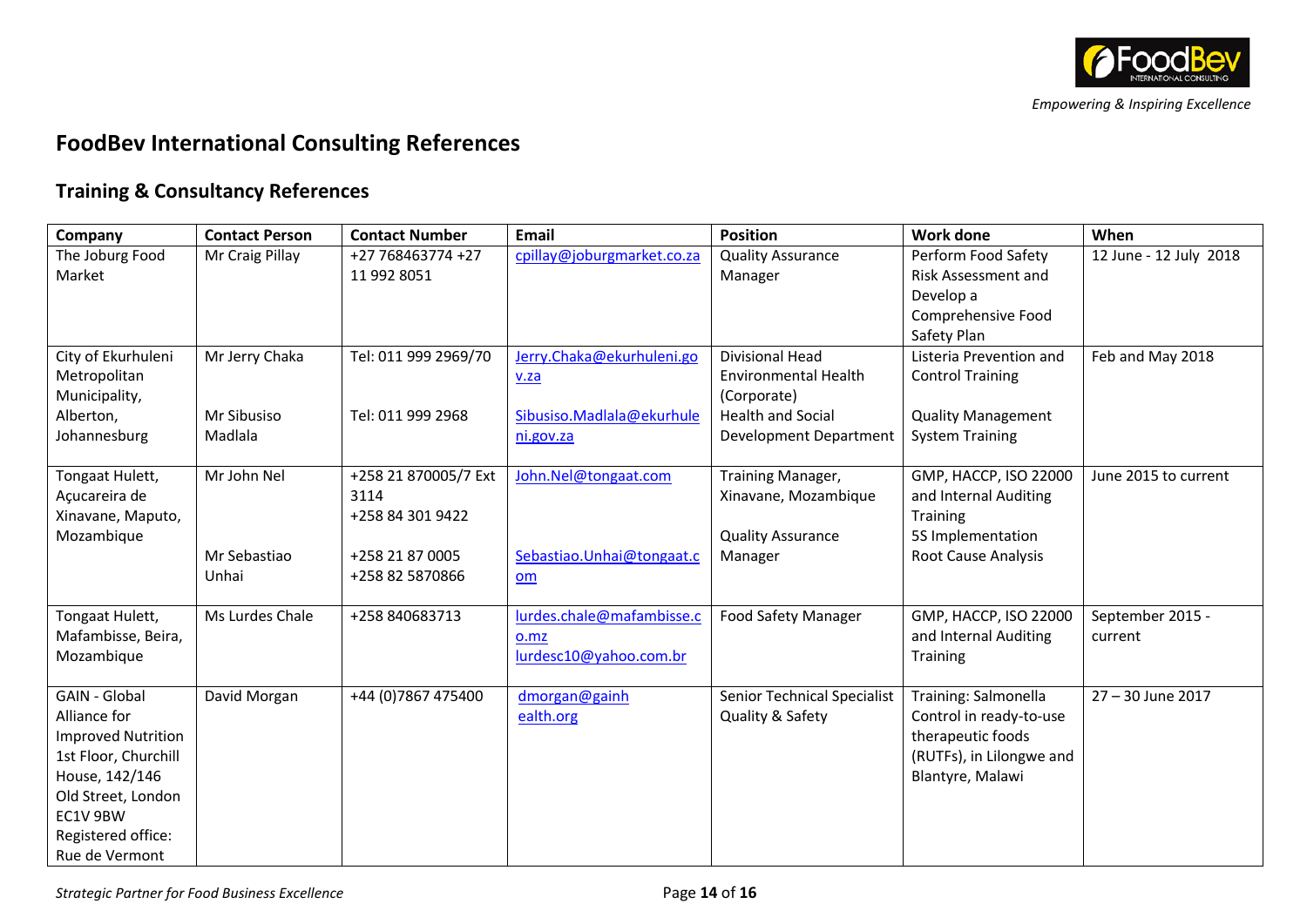

| 37-39, CH-1202         |                   |                       |                            |                            |                             |                     |
|------------------------|-------------------|-----------------------|----------------------------|----------------------------|-----------------------------|---------------------|
| Geneva,                |                   |                       |                            |                            |                             |                     |
| Switzerland            |                   |                       |                            |                            |                             |                     |
| Zambeef Products       | Jones C. Kayawe   | Cell: +260 977        | joneskc@zambeef.co.zm      | Head: Environment and      | Food Safety                 | May 2017 - May 2018 |
| Plc                    |                   | 999 221               |                            | <b>Technical Services</b>  | Management System:          |                     |
| Plot 4970, Manda       |                   | Phone-Direct:+260     |                            |                            | GMP, HACCP, FSSC            |                     |
| Road                   |                   | 211 369 080           |                            |                            | 22000 Gap Analysis and      |                     |
| <b>Industrial Area</b> |                   |                       |                            | <b>Food Safety Manager</b> | Consultancy in              |                     |
| Private Bag 17,        | Brina Himunzowa   | +260 974779112        | brinah@zambeef.co.zm       |                            | implementation &            |                     |
| Woodlands,             |                   |                       |                            |                            | support including           |                     |
| Lusaka.                |                   |                       |                            |                            | training towards FSSC       |                     |
|                        |                   |                       |                            |                            | Certification               |                     |
| Nomageba Meats         | Ms Noma Zulu      | +27 60 9609588        | noma@nomagebaholdings.     | Director                   | ZA Export Certification     | October 2015-       |
| Unit 6, Eastside       |                   |                       | co.za                      |                            | <b>HACCP Implementation</b> | February 2017       |
| Corporate Park,        |                   |                       |                            |                            | and Certification           |                     |
| 807 Richards Drive,    |                   |                       |                            |                            |                             |                     |
| Midrand,               |                   |                       |                            |                            |                             |                     |
| Johannesburg           |                   |                       |                            |                            |                             |                     |
| Nomageba Meats         | Mr Xolo Zulu      | +27 736351843         | xolo@nomagebaholdings.c    | <b>Quality Manager</b>     | <b>GMP HACCP Training</b>   | November 2015-      |
|                        |                   |                       | o.za                       |                            |                             | February 2016       |
| CC Chikens Group       | Ms IzahneHattingh | +27 562121041         | ihattingh@ccchickens.co.za | <b>Quality Manger</b>      | <b>FSSC 22000</b>           | April 2017          |
| 12th Ave,              |                   | +27 718687015         |                            |                            | <b>TACCP/VACCP Training</b> |                     |
| Kroonstad, 9500        |                   |                       |                            |                            |                             |                     |
| Northern Cape          | Dr Wonderful      | +27 53 839 7824;      | wonderfulshumba@yahoo.     | Deputy Director:           | Food Safety Laboratory      | January 2016        |
| Department of          | Shumba            | +27 60 5693384        | com                        |                            | <b>Testing (ISO 17025</b>   |                     |
| Agriculture            |                   | +27 87 630 0349       |                            |                            | Training)                   |                     |
| 7 Elliot Street,       |                   | +27 78 629 8545       | smoyodube@gmail.com        | Laboratory Manager,        |                             |                     |
| Kimberly, 8300         | Dr S Dube         |                       | sdube@ncpg.gov.za          |                            |                             |                     |
|                        |                   |                       |                            |                            |                             |                     |
| Jumbo Foods            | Ms Pamela         | Cell: +27 67 046 7271 | tqm2@jumbobrands.co.za     | <b>Food Technologists</b>  | <b>FSSC 22000</b>           | April 2017          |
|                        | Chinyema          | Office: +27 11        | pamchinyemba@gmail.com     |                            | <b>TACCP/VACCP Training</b> |                     |
|                        |                   | 252544 /              |                            |                            |                             |                     |